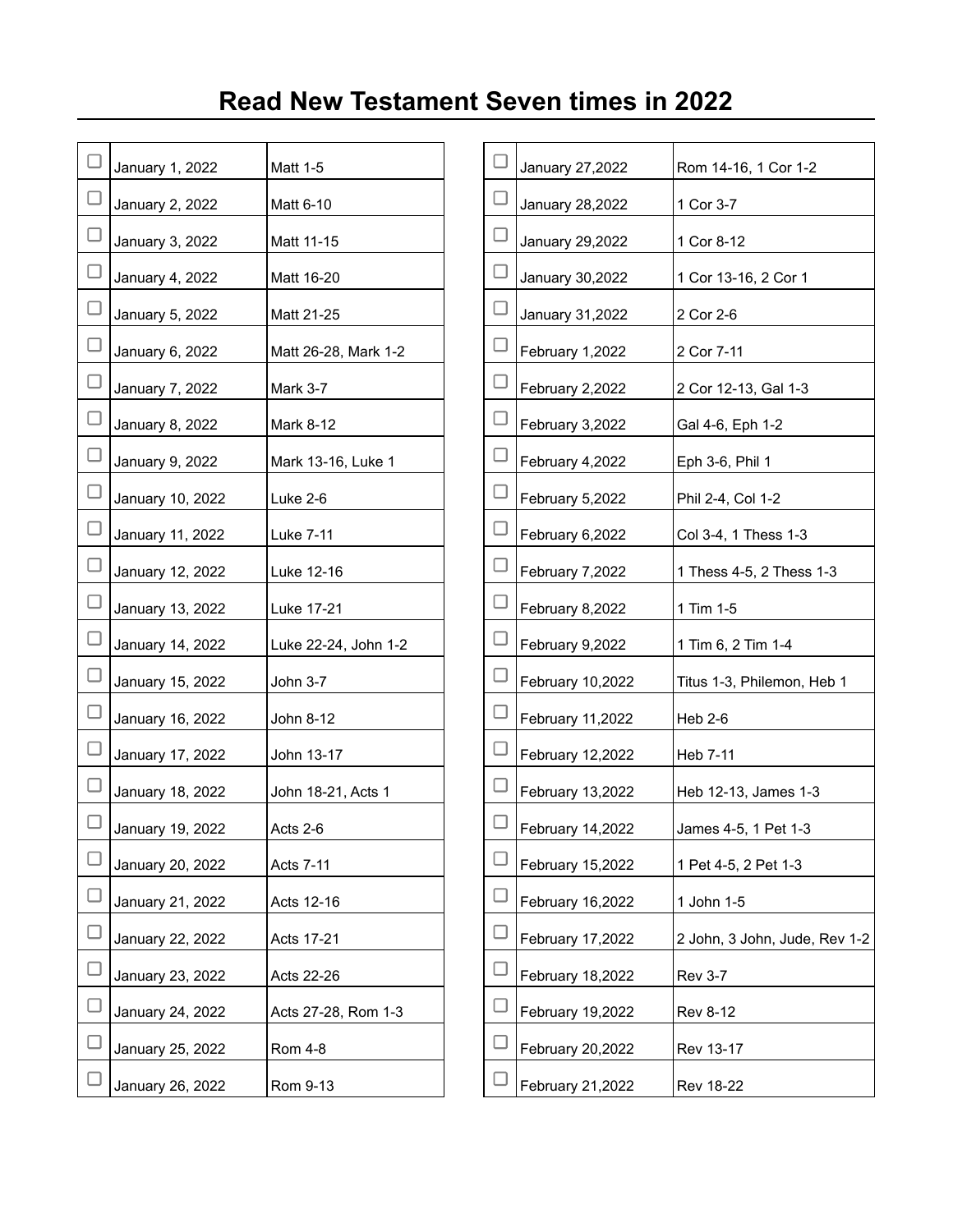| February 22,2022  | Matt 1-5             | March 20,2022 | Rom 14-16, 1 Cor 1-2   |
|-------------------|----------------------|---------------|------------------------|
| February 23, 2022 | Matt 6-10            | March 21,2022 | 1 Cor 3-7              |
| February 24, 2022 | Matt 11-15           | March 22,2022 | 1 Cor 8-12             |
| February 25, 2022 | Matt 16-20           | March 23,2022 | 1 Cor 13-16, 2 Cor 1   |
| February 26, 2022 | Matt 21-25           | March 24,2022 | 2 Cor 2-6              |
| February 27, 2022 | Matt 26-28, Mark 1-2 | March 25,2022 | 2 Cor 7-11             |
| February 28, 2022 | Mark 3-7             | March 26,2022 | 2 Cor 12-13, Gal 1-3   |
| March 1, 2022     | Mark 8-12            | March 27,2022 | Gal 4-6, Eph 1-2       |
| March 2, 2022     | Mark 13-16, Luke 1   | March 28,2022 | Eph 3-6, Phil 1        |
| March 3, 2022     | Luke 2-6             | March 29,2022 | Phil 2-4, Col 1-2      |
| March 4, 2022     | Luke 7-11            | March 30,2022 | Col 3-4, 1 Thess 1-3   |
| March 5, 2022     | Luke 12-16           | March 31,2022 | 1 Thess 4-5, 2 Thess   |
| March 6, 2022     | Luke 17-21           | April 1,2022  | 1 Tim 1-5              |
| March 7, 2022     | Luke 22-24, John 1-2 | April 2,2022  | 1 Tim 6, 2 Tim 1-4     |
| March 8, 2022     | John 3-7             | April 3,2022  | Titus 1-3, Philemon, H |
| March 9, 2022     | John 8-12            | April 4,2022  | <b>Heb 2-6</b>         |
| March 10, 2022    | John 13-17           | April 5,2022  | Heb 7-11               |
| March 11, 2022    | John 18-21, Acts 1   | April 6,2022  | Heb 12-13, James 1-3   |
| March 12, 2022    | Acts 2-6             | April 7,2022  | James 4-5, 1 Pet 1-3   |
| March 13, 2022    | Acts 7-11            | April 8,2022  | 1 Pet 4-5, 2 Pet 1-3   |
| March 14, 2022    | Acts 12-16           | April 9,2022  | 1 John 1-5             |
| March 15, 2022    | Acts 17-21           | April 10,2022 | 2 John, 3 John, Jude,  |
| March 16, 2022    | Acts 22-26           | April 11,2022 | <b>Rev 3-7</b>         |
| March 17, 2022    | Acts 27-28, Rom 1-3  | April 12,2022 | <b>Rev 8-12</b>        |
| March 18, 2022    | <b>Rom 4-8</b>       | April 13,2022 | Rev 13-17              |
| March 19, 2022    | Rom 9-13             | April 14,2022 | <b>Rev 18-22</b>       |
|                   |                      |               |                        |

| February 22,2022  | Matt 1-5             |   | March 20,2022 | Rom 14-16, 1 Cor 1-2          |
|-------------------|----------------------|---|---------------|-------------------------------|
| February 23, 2022 | Matt 6-10            |   | March 21,2022 | 1 Cor 3-7                     |
| February 24, 2022 | Matt 11-15           |   | March 22,2022 | 1 Cor 8-12                    |
| February 25, 2022 | Matt 16-20           |   | March 23,2022 | 1 Cor 13-16, 2 Cor 1          |
| February 26, 2022 | Matt 21-25           |   | March 24,2022 | 2 Cor 2-6                     |
| February 27, 2022 | Matt 26-28, Mark 1-2 |   | March 25,2022 | 2 Cor 7-11                    |
| February 28, 2022 | Mark 3-7             |   | March 26,2022 | 2 Cor 12-13, Gal 1-3          |
| March 1, 2022     | Mark 8-12            |   | March 27,2022 | Gal 4-6, Eph 1-2              |
| March 2, 2022     | Mark 13-16, Luke 1   |   | March 28,2022 | Eph 3-6, Phil 1               |
| March 3, 2022     | Luke 2-6             |   | March 29,2022 | Phil 2-4, Col 1-2             |
| March 4, 2022     | Luke 7-11            | ⊔ | March 30,2022 | Col 3-4, 1 Thess 1-3          |
| March 5, 2022     | Luke 12-16           |   | March 31,2022 | 1 Thess 4-5, 2 Thess 1-3      |
| March 6, 2022     | Luke 17-21           |   | April 1,2022  | 1 Tim 1-5                     |
| March 7, 2022     | Luke 22-24, John 1-2 |   | April 2,2022  | 1 Tim 6, 2 Tim 1-4            |
| March 8, 2022     | John 3-7             |   | April 3,2022  | Titus 1-3, Philemon, Heb 1    |
| March 9, 2022     | John 8-12            |   | April 4,2022  | $Heb$ 2-6                     |
| March 10, 2022    | John 13-17           |   | April 5,2022  | Heb 7-11                      |
| March 11, 2022    | John 18-21, Acts 1   |   | April 6,2022  | Heb 12-13, James 1-3          |
| March 12, 2022    | Acts 2-6             |   | April 7,2022  | James 4-5, 1 Pet 1-3          |
| March 13, 2022    | <b>Acts 7-11</b>     |   | April 8,2022  | 1 Pet 4-5, 2 Pet 1-3          |
| March 14, 2022    | Acts 12-16           |   | April 9,2022  | 1 John 1-5                    |
| March 15, 2022    | Acts 17-21           |   | April 10,2022 | 2 John, 3 John, Jude, Rev 1-2 |
| March 16, 2022    | Acts 22-26           |   | April 11,2022 | <b>Rev 3-7</b>                |
| March 17, 2022    | Acts 27-28, Rom 1-3  |   | April 12,2022 | <b>Rev 8-12</b>               |
| March 18, 2022    | Rom 4-8              |   | April 13,2022 | <b>Rev 13-17</b>              |
| March 19, 2022    | Rom 9-13             |   | April 14,2022 | <b>Rev 18-22</b>              |
|                   |                      |   |               |                               |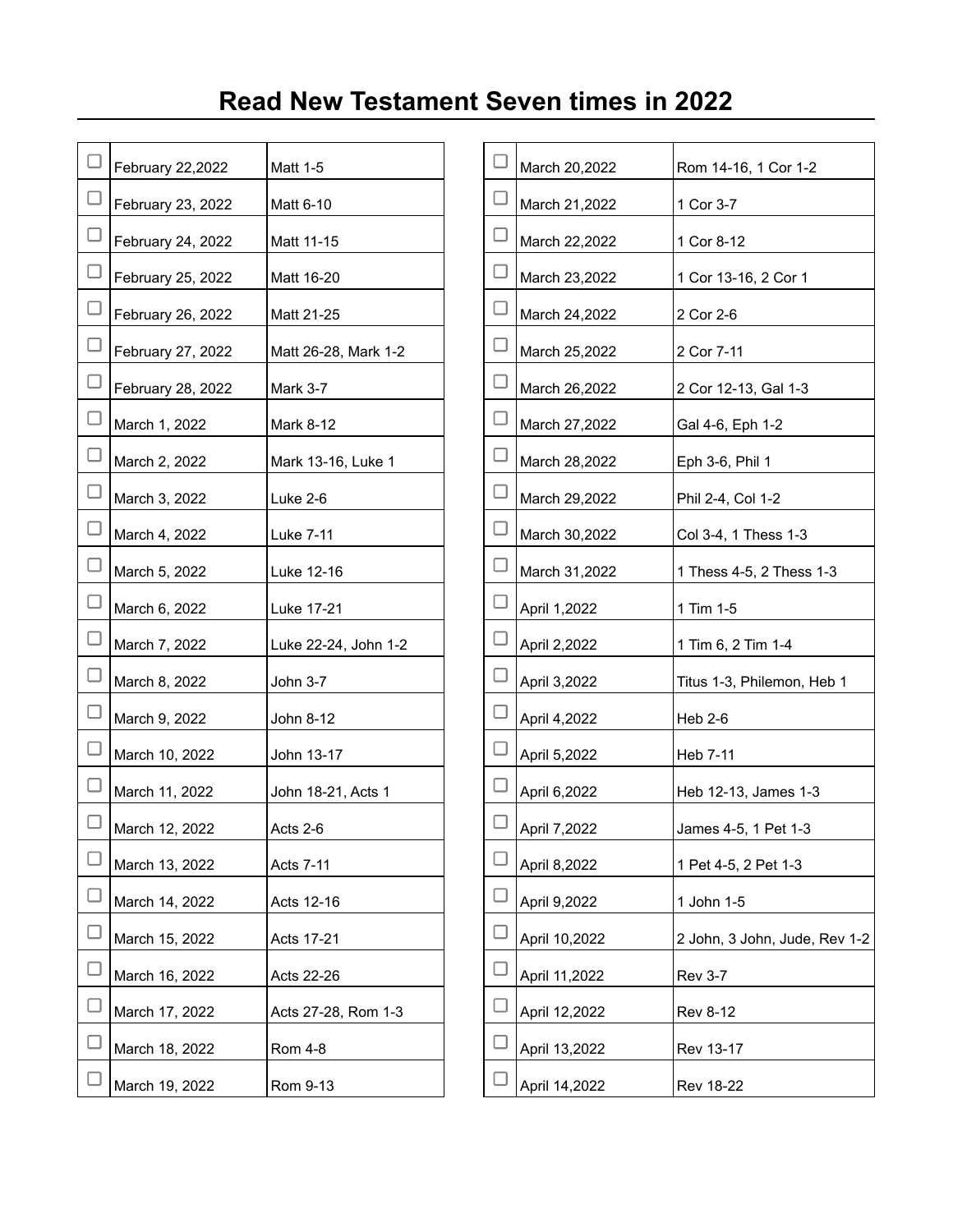| April 15, 2022 | Matt 1-5             | May 11,2022 | Rom 14-16, 1 Cor 1-2   |
|----------------|----------------------|-------------|------------------------|
| April 16, 2022 | Matt 6-10            | May 12,2022 | 1 Cor 3-7              |
| April 17, 2022 | Matt 11-15           | May 13,2022 | 1 Cor 8-12             |
| April 18, 2022 | Matt 16-20           | May 14,2022 | 1 Cor 13-16, 2 Cor 1   |
| April 19, 2022 | Matt 21-25           | May 15,2022 | 2 Cor 2-6              |
| April 20, 2022 | Matt 26-28, Mark 1-2 | May 16,2022 | 2 Cor 7-11             |
| April 21, 2022 | Mark 3-7             | May 17,2022 | 2 Cor 12-13, Gal 1-3   |
| April 22, 2022 | Mark 8-12            | May 18,2022 | Gal 4-6, Eph 1-2       |
| April 23, 2022 | Mark 13-16, Luke 1   | May 19,2022 | Eph 3-6, Phil 1        |
| April 24, 2022 | Luke 2-6             | May 20,2022 | Phil 2-4, Col 1-2      |
| April 25, 2022 | Luke 7-11            | May 21,2022 | Col 3-4, 1 Thess 1-3   |
| April 26, 2022 | Luke 12-16           | May 22,2022 | 1 Thess 4-5, 2 Thess   |
| April 27, 2022 | Luke 17-21           | May 23,2022 | 1 Tim 1-5              |
| April 28, 2022 | Luke 22-24, John 1-2 | May 24,2022 | 1 Tim 6, 2 Tim 1-4     |
| April 29, 2022 | John 3-7             | May 25,2022 | Titus 1-3, Philemon, H |
| April 30, 2022 | John 8-12            | May 26,2022 | <b>Heb 2-6</b>         |
| May 1, 2022    | John 13-17           | May 27,2022 | Heb 7-11               |
| May 2, 2022    | John 18-21, Acts 1   | May 28,2022 | Heb 12-13, James 1-3   |
| May 3, 2022    | Acts 2-6             | May 29,2022 | James 4-5, 1 Pet 1-3   |
| May 4, 2022    | Acts 7-11            | May 30,2022 | 1 Pet 4-5, 2 Pet 1-3   |
| May 5, 2022    | Acts 12-16           | May 31,2022 | 1 John 1-5             |
| May 6, 2022    | Acts 17-21           | June 1,2022 | 2 John, 3 John, Jude,  |
| May 7, 2022    | Acts 22-26           | June 2,2022 | <b>Rev 3-7</b>         |
| May 8, 2022    | Acts 27-28, Rom 1-3  | June 3,2022 | <b>Rev 8-12</b>        |
| May 9, 2022    | <b>Rom 4-8</b>       | June 4,2022 | Rev 13-17              |
| May 10, 2022   | Rom 9-13             | June 5,2022 | <b>Rev 18-22</b>       |

| April 15, 2022 | Matt 1-5             |   | May 11,2022 | Rom 14-16, 1 Cor 1-2          |
|----------------|----------------------|---|-------------|-------------------------------|
| April 16, 2022 | Matt 6-10            |   | May 12,2022 | 1 Cor 3-7                     |
| April 17, 2022 | Matt 11-15           |   | May 13,2022 | 1 Cor 8-12                    |
| April 18, 2022 | Matt 16-20           |   | May 14,2022 | 1 Cor 13-16, 2 Cor 1          |
| April 19, 2022 | Matt 21-25           | □ | May 15,2022 | 2 Cor 2-6                     |
| April 20, 2022 | Matt 26-28, Mark 1-2 |   | May 16,2022 | 2 Cor 7-11                    |
| April 21, 2022 | Mark 3-7             |   | May 17,2022 | 2 Cor 12-13, Gal 1-3          |
| April 22, 2022 | Mark 8-12            |   | May 18,2022 | Gal 4-6, Eph 1-2              |
| April 23, 2022 | Mark 13-16, Luke 1   |   | May 19,2022 | Eph 3-6, Phil 1               |
| April 24, 2022 | Luke 2-6             | ⊔ | May 20,2022 | Phil 2-4, Col 1-2             |
| April 25, 2022 | Luke 7-11            |   | May 21,2022 | Col 3-4, 1 Thess 1-3          |
| April 26, 2022 | Luke 12-16           | ⊔ | May 22,2022 | 1 Thess 4-5, 2 Thess 1-3      |
| April 27, 2022 | Luke 17-21           |   | May 23,2022 | 1 Tim 1-5                     |
| April 28, 2022 | Luke 22-24, John 1-2 |   | May 24,2022 | 1 Tim 6, 2 Tim 1-4            |
| April 29, 2022 | John 3-7             |   | May 25,2022 | Titus 1-3, Philemon, Heb 1    |
| April 30, 2022 | John 8-12            |   | May 26,2022 | $Heb$ 2-6                     |
| May 1, 2022    | John 13-17           |   | May 27,2022 | Heb 7-11                      |
| May 2, 2022    | John 18-21, Acts 1   |   | May 28,2022 | Heb 12-13, James 1-3          |
| May 3, 2022    | Acts 2-6             |   | May 29,2022 | James 4-5, 1 Pet 1-3          |
| May 4, 2022    | Acts 7-11            |   | May 30,2022 | 1 Pet 4-5, 2 Pet 1-3          |
| May 5, 2022    | Acts 12-16           |   | May 31,2022 | 1 John 1-5                    |
| May 6, 2022    | Acts 17-21           |   | June 1,2022 | 2 John, 3 John, Jude, Rev 1-2 |
| May 7, 2022    | Acts 22-26           |   | June 2,2022 | <b>Rev 3-7</b>                |
| May 8, 2022    | Acts 27-28, Rom 1-3  |   | June 3,2022 | <b>Rev 8-12</b>               |
| May 9, 2022    | Rom 4-8              |   | June 4,2022 | Rev 13-17                     |
| May 10, 2022   | Rom 9-13             |   | June 5,2022 | <b>Rev 18-22</b>              |
|                |                      |   |             |                               |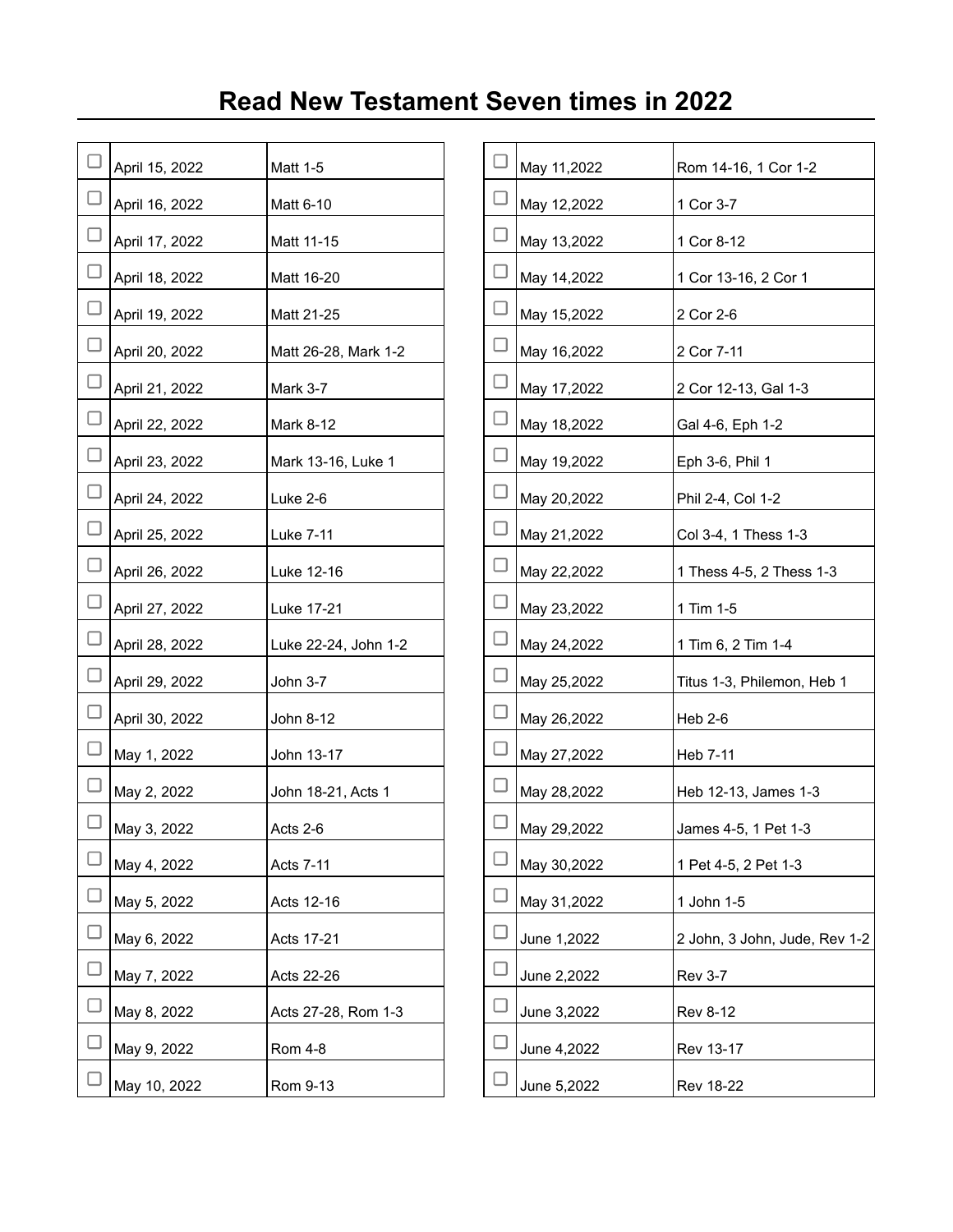| June 6, 2022  | Matt 1-5             | July 2,2022  | Rom 14-16, 1 Cor 1-2   |
|---------------|----------------------|--------------|------------------------|
| June 7, 2022  | Matt 6-10            | July 3,2022  | 1 Cor 3-7              |
| June 8, 2022  | Matt 11-15           | July 4,2022  | 1 Cor 8-12             |
| June 9, 2022  | Matt 16-20           | July 5,2022  | 1 Cor 13-16, 2 Cor 1   |
| June 10, 2022 | Matt 21-25           | July 6,2022  | 2 Cor 2-6              |
| June 11, 2022 | Matt 26-28, Mark 1-2 | July 7,2022  | 2 Cor 7-11             |
| June 12, 2022 | Mark 3-7             | July 8,2022  | 2 Cor 12-13, Gal 1-3   |
| June 13, 2022 | Mark 8-12            | July 9,2022  | Gal 4-6, Eph 1-2       |
| June 14, 2022 | Mark 13-16, Luke 1   | July 10,2022 | Eph 3-6, Phil 1        |
| June 15, 2022 | Luke 2-6             | July 11,2022 | Phil 2-4, Col 1-2      |
| June 16, 2022 | Luke 7-11            | July 12,2022 | Col 3-4, 1 Thess 1-3   |
| June 17, 2022 | Luke 12-16           | July 13,2022 | 1 Thess 4-5, 2 Thess   |
| June 18, 2022 | Luke 17-21           | July 14,2022 | 1 Tim 1-5              |
| June 19, 2022 | Luke 22-24, John 1-2 | July 15,2022 | 1 Tim 6, 2 Tim 1-4     |
| June 20, 2022 | John 3-7             | July 16,2022 | Titus 1-3, Philemon, H |
| June 21, 2022 | John 8-12            | July 17,2022 | Heb 2-6                |
| June 22, 2022 | John 13-17           | July 18,2022 | Heb 7-11               |
| June 23, 2022 | John 18-21, Acts 1   | July 19,2022 | Heb 12-13, James 1-3   |
| June 24, 2022 | Acts 2-6             | July 20,2022 | James 4-5, 1 Pet 1-3   |
| June 25, 2022 | Acts 7-11            | July 21,2022 | 1 Pet 4-5, 2 Pet 1-3   |
| June 26, 2022 | Acts 12-16           | July 22,2022 | 1 John 1-5             |
| June 27, 2022 | Acts 17-21           | July 23,2022 | 2 John, 3 John, Jude,  |
| June 28, 2022 | Acts 22-26           | July 24,2022 | <b>Rev 3-7</b>         |
| June 29, 2022 | Acts 27-28, Rom 1-3  | July 25,2022 | <b>Rev 8-12</b>        |
| June 30, 2022 | <b>Rom 4-8</b>       | July 26,2022 | Rev 13-17              |
| July 1, 2022  | Rom 9-13             | July 27,2022 | <b>Rev 18-22</b>       |
|               |                      |              |                        |

| June 6, 2022  | Matt 1-5             |   | July 2,2022  | Rom 14-16, 1 Cor 1-2          |
|---------------|----------------------|---|--------------|-------------------------------|
| June 7, 2022  | Matt 6-10            | ⊔ | July 3,2022  | 1 Cor 3-7                     |
| June 8, 2022  | Matt 11-15           | ப | July 4,2022  | 1 Cor 8-12                    |
| June 9, 2022  | Matt 16-20           | ப | July 5,2022  | 1 Cor 13-16, 2 Cor 1          |
| June 10, 2022 | Matt 21-25           |   | July 6,2022  | 2 Cor 2-6                     |
| June 11, 2022 | Matt 26-28, Mark 1-2 |   | July 7,2022  | 2 Cor 7-11                    |
| June 12, 2022 | Mark 3-7             |   | July 8,2022  | 2 Cor 12-13, Gal 1-3          |
| June 13, 2022 | Mark 8-12            |   | July 9,2022  | Gal 4-6, Eph 1-2              |
| June 14, 2022 | Mark 13-16, Luke 1   |   | July 10,2022 | Eph 3-6, Phil 1               |
| June 15, 2022 | Luke 2-6             |   | July 11,2022 | Phil 2-4, Col 1-2             |
| June 16, 2022 | Luke 7-11            |   | July 12,2022 | Col 3-4, 1 Thess 1-3          |
| June 17, 2022 | Luke 12-16           |   | July 13,2022 | 1 Thess 4-5, 2 Thess 1-3      |
| June 18, 2022 | Luke 17-21           |   | July 14,2022 | 1 Tim 1-5                     |
| June 19, 2022 | Luke 22-24, John 1-2 |   | July 15,2022 | 1 Tim 6, 2 Tim 1-4            |
| June 20, 2022 | John 3-7             |   | July 16,2022 | Titus 1-3, Philemon, Heb 1    |
| June 21, 2022 | John 8-12            |   | July 17,2022 | $Heb$ 2-6                     |
| June 22, 2022 | John 13-17           |   | July 18,2022 | Heb 7-11                      |
| June 23, 2022 | John 18-21, Acts 1   |   | July 19,2022 | Heb 12-13, James 1-3          |
| June 24, 2022 | Acts 2-6             |   | July 20,2022 | James 4-5, 1 Pet 1-3          |
| June 25, 2022 | Acts 7-11            |   | July 21,2022 | 1 Pet 4-5, 2 Pet 1-3          |
| June 26, 2022 | Acts 12-16           |   | July 22,2022 | 1 John 1-5                    |
| June 27, 2022 | Acts 17-21           |   | July 23,2022 | 2 John, 3 John, Jude, Rev 1-2 |
| June 28, 2022 | Acts 22-26           |   | July 24,2022 | <b>Rev 3-7</b>                |
| June 29, 2022 | Acts 27-28, Rom 1-3  |   | July 25,2022 | <b>Rev 8-12</b>               |
| June 30, 2022 | <b>Rom 4-8</b>       |   | July 26,2022 | Rev 13-17                     |
| July 1, 2022  | Rom 9-13             |   | July 27,2022 | <b>Rev 18-22</b>              |
|               |                      |   |              |                               |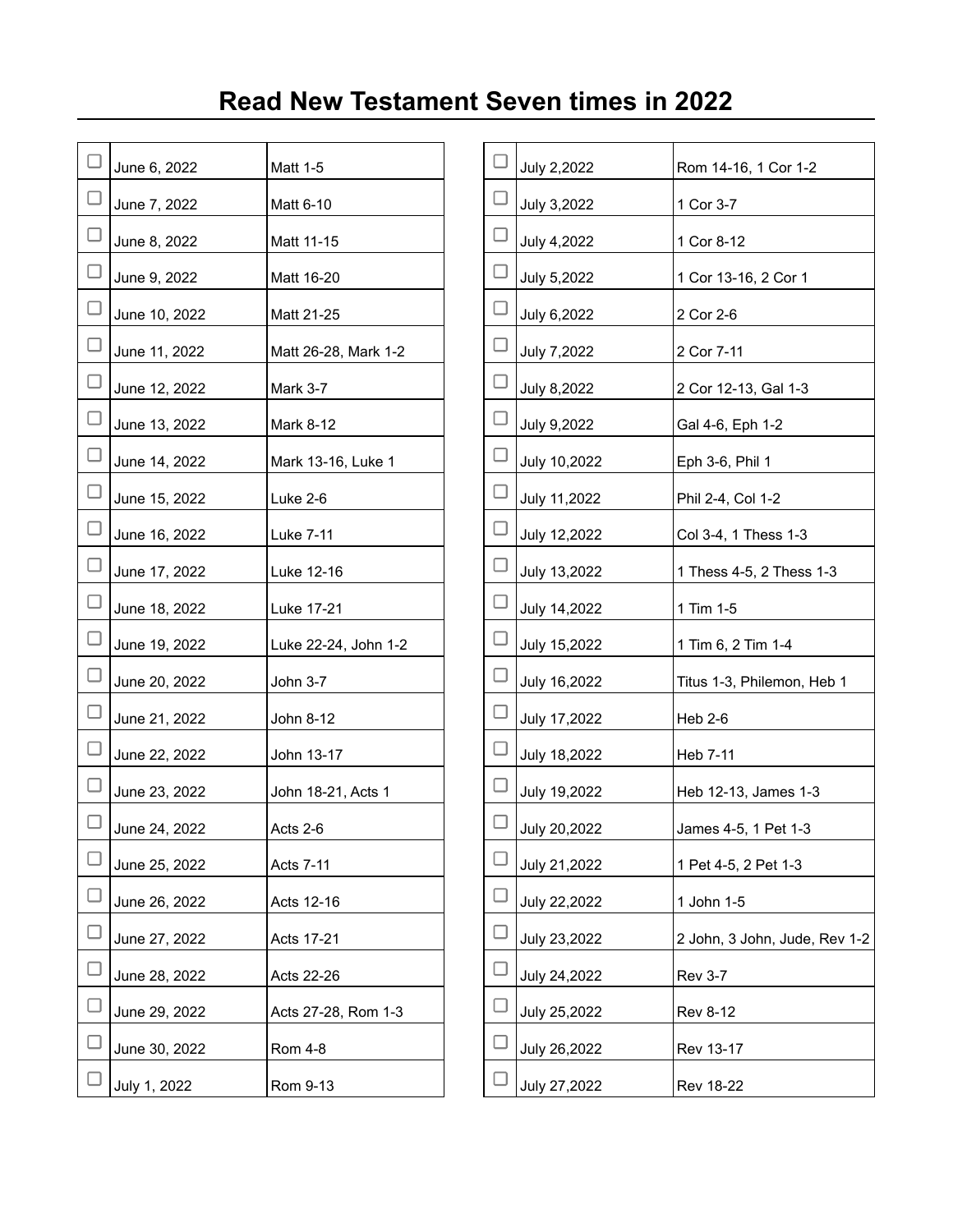|  | July 28, 2022   | Matt 1-5             |        | August 23,2022    | Rom 14-16, 1 Cor 1-2   |
|--|-----------------|----------------------|--------|-------------------|------------------------|
|  | July 29, 2022   | Matt 6-10            |        | August 24,2022    | 1 Cor 3-7              |
|  | July 30, 2022   | Matt 11-15           |        | August 25,2022    | 1 Cor 8-12             |
|  | July 31, 2022   | Matt 16-20           |        | August 26,2022    | 1 Cor 13-16, 2 Cor 1   |
|  | August 1, 2022  | Matt 21-25           |        | August 27,2022    | 2 Cor 2-6              |
|  | August 2, 2022  | Matt 26-28, Mark 1-2 |        | August 28,2022    | 2 Cor 7-11             |
|  | August 3, 2022  | Mark 3-7             |        | August 29,2022    | 2 Cor 12-13, Gal 1-3   |
|  | August 4, 2022  | Mark 8-12            |        | August 30,2022    | Gal 4-6, Eph 1-2       |
|  | August 5, 2022  | Mark 13-16, Luke 1   |        | August 31,2022    | Eph 3-6, Phil 1        |
|  | August 6, 2022  | Luke 2-6             |        | September 1,2022  | Phil 2-4, Col 1-2      |
|  | August 7, 2022  | Luke 7-11            |        | September 2,2022  | Col 3-4, 1 Thess 1-3   |
|  | August 8, 2022  | Luke 12-16           |        | September 3,2022  | 1 Thess 4-5, 2 Thess   |
|  | August 9, 2022  | Luke 17-21           |        | September 4,2022  | 1 Tim 1-5              |
|  | August 10, 2022 | Luke 22-24, John 1-2 |        | September 5,2022  | 1 Tim 6, 2 Tim 1-4     |
|  | August 11, 2022 | John 3-7             |        | September 6,2022  | Titus 1-3, Philemon, H |
|  | August 12, 2022 | John 8-12            |        | September 7,2022  | Heb 2-6                |
|  | August 13, 2022 | John 13-17           |        | September 8,2022  | Heb 7-11               |
|  | August 14, 2022 | John 18-21, Acts 1   |        | September 9,2022  | Heb 12-13, James 1-3   |
|  | August 15, 2022 | Acts 2-6             |        | September 10,2022 | James 4-5, 1 Pet 1-3   |
|  | August 16, 2022 | Acts 7-11            |        | September 11,2022 | 1 Pet 4-5, 2 Pet 1-3   |
|  | August 17, 2022 | Acts 12-16           | $\Box$ | September 12,2022 | 1 John 1-5             |
|  | August 18, 2022 | Acts 17-21           |        | September 13,2022 | 2 John, 3 John, Jude,  |
|  | August 19, 2022 | Acts 22-26           |        | September 14,2022 | <b>Rev 3-7</b>         |
|  | August 20, 2022 | Acts 27-28, Rom 1-3  |        | September 15,2022 | <b>Rev 8-12</b>        |
|  | August 21, 2022 | <b>Rom 4-8</b>       |        | September 16,2022 | Rev 13-17              |
|  | August 22, 2022 | Rom 9-13             |        | September 17,2022 | <b>Rev 18-22</b>       |
|  |                 |                      |        |                   |                        |

| July 28, 2022   | Matt 1-5             |        | August 23,2022    | Rom 14-16, 1 Cor 1-2          |
|-----------------|----------------------|--------|-------------------|-------------------------------|
| July 29, 2022   | Matt 6-10            |        | August 24,2022    | 1 Cor 3-7                     |
| July 30, 2022   | Matt 11-15           |        | August 25,2022    | 1 Cor 8-12                    |
| July 31, 2022   | Matt 16-20           |        | August 26,2022    | 1 Cor 13-16, 2 Cor 1          |
| August 1, 2022  | Matt 21-25           |        | August 27,2022    | 2 Cor 2-6                     |
| August 2, 2022  | Matt 26-28, Mark 1-2 |        | August 28,2022    | 2 Cor 7-11                    |
| August 3, 2022  | Mark 3-7             |        | August 29,2022    | 2 Cor 12-13, Gal 1-3          |
| August 4, 2022  | Mark 8-12            |        | August 30,2022    | Gal 4-6, Eph 1-2              |
| August 5, 2022  | Mark 13-16, Luke 1   |        | August 31,2022    | Eph 3-6, Phil 1               |
| August 6, 2022  | Luke 2-6             | ⊔      | September 1,2022  | Phil 2-4, Col 1-2             |
| August 7, 2022  | Luke 7-11            | $\Box$ | September 2,2022  | Col 3-4, 1 Thess 1-3          |
| August 8, 2022  | Luke 12-16           | ┙      | September 3,2022  | 1 Thess 4-5, 2 Thess 1-3      |
| August 9, 2022  | Luke 17-21           | ⊔      | September 4,2022  | 1 Tim 1-5                     |
| August 10, 2022 | Luke 22-24, John 1-2 |        | September 5,2022  | 1 Tim 6, 2 Tim 1-4            |
| August 11, 2022 | John 3-7             |        | September 6,2022  | Titus 1-3, Philemon, Heb 1    |
| August 12, 2022 | John 8-12            |        | September 7,2022  | $Heb$ 2-6                     |
| August 13, 2022 | John 13-17           |        | September 8,2022  | Heb 7-11                      |
| August 14, 2022 | John 18-21, Acts 1   |        | September 9,2022  | Heb 12-13, James 1-3          |
| August 15, 2022 | Acts 2-6             |        | September 10,2022 | James 4-5, 1 Pet 1-3          |
| August 16, 2022 | <b>Acts 7-11</b>     |        | September 11,2022 | 1 Pet 4-5, 2 Pet 1-3          |
| August 17, 2022 | Acts 12-16           |        | September 12,2022 | 1 John 1-5                    |
| August 18, 2022 | Acts 17-21           |        | September 13,2022 | 2 John, 3 John, Jude, Rev 1-2 |
| August 19, 2022 | Acts 22-26           |        | September 14,2022 | <b>Rev 3-7</b>                |
| August 20, 2022 | Acts 27-28, Rom 1-3  |        | September 15,2022 | Rev 8-12                      |
| August 21, 2022 | Rom 4-8              |        | September 16,2022 | Rev 13-17                     |
| August 22, 2022 | Rom 9-13             |        | September 17,2022 | <b>Rev 18-22</b>              |
|                 |                      |        |                   |                               |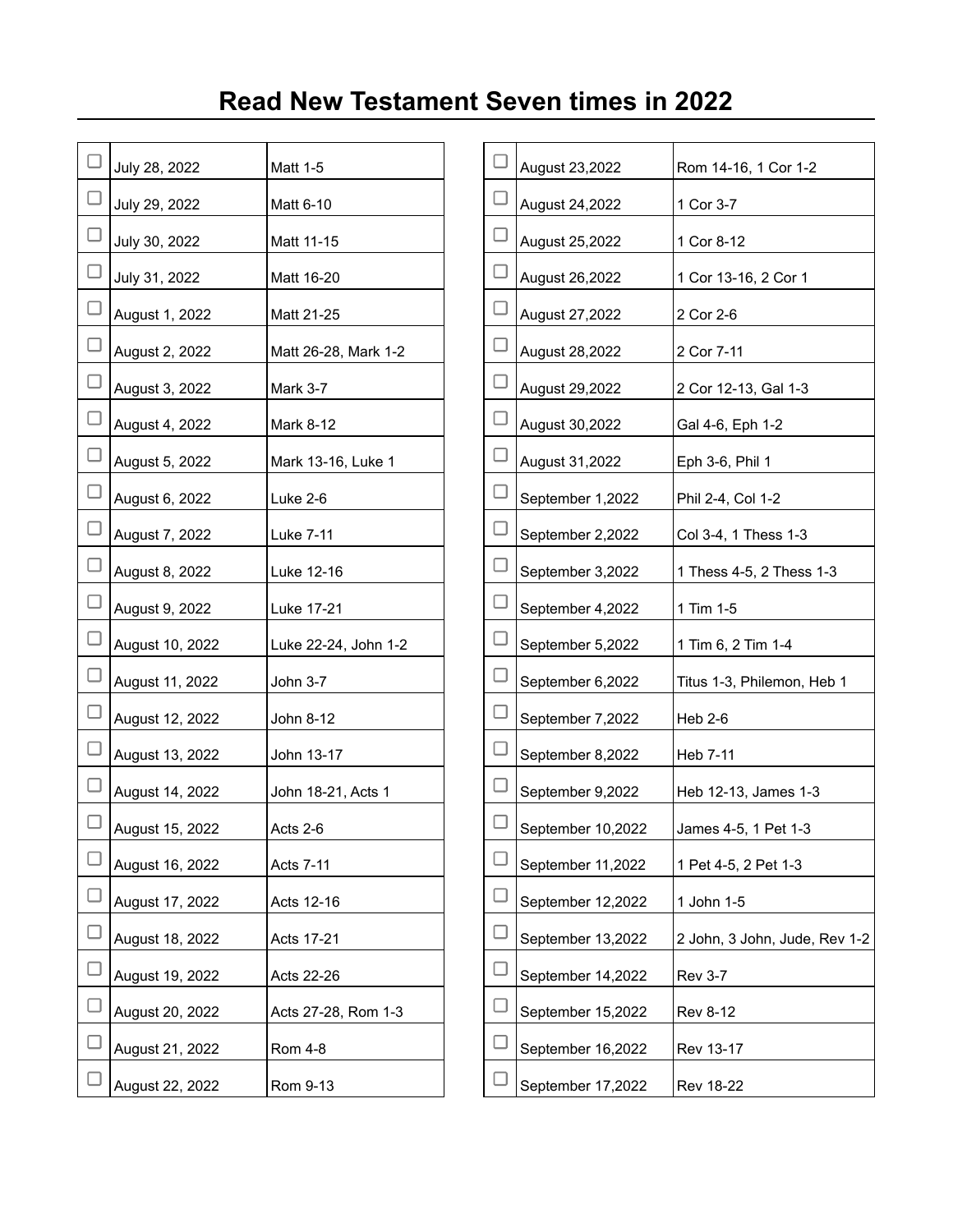|    | September 18, 2022 | Matt 1-5             |  | October 14,2022 | Rom 14-16, 1 Cor 1-2   |
|----|--------------------|----------------------|--|-----------------|------------------------|
|    | September 19, 2022 | Matt 6-10            |  | October 15,2022 | 1 Cor 3-7              |
|    | September 20, 2022 | Matt 11-15           |  | October 16,2022 | 1 Cor 8-12             |
|    | September 21, 2022 | Matt 16-20           |  | October 17,2022 | 1 Cor 13-16, 2 Cor 1   |
|    | September 22, 2022 | Matt 21-25           |  | October 18,2022 | 2 Cor 2-6              |
|    | September 23, 2022 | Matt 26-28, Mark 1-2 |  | October 19,2022 | 2 Cor 7-11             |
|    | September 24, 2022 | Mark 3-7             |  | October 20,2022 | 2 Cor 12-13, Gal 1-3   |
|    | September 25, 2022 | Mark 8-12            |  | October 21,2022 | Gal 4-6, Eph 1-2       |
|    | September 26, 2022 | Mark 13-16, Luke 1   |  | October 22,2022 | Eph 3-6, Phil 1        |
|    | September 27, 2022 | Luke 2-6             |  | October 23,2022 | Phil 2-4, Col 1-2      |
|    | September 28, 2022 | Luke 7-11            |  | October 24,2022 | Col 3-4, 1 Thess 1-3   |
|    | September 29, 2022 | Luke 12-16           |  | October 25,2022 | 1 Thess 4-5, 2 Thess   |
|    | September 30, 2022 | Luke 17-21           |  | October 26,2022 | 1 Tim 1-5              |
|    | October 1, 2022    | Luke 22-24, John 1-2 |  | October 27,2022 | 1 Tim 6, 2 Tim 1-4     |
|    | October 2, 2022    | John 3-7             |  | October 28,2022 | Titus 1-3, Philemon, H |
|    | October 3, 2022    | John 8-12            |  | October 29,2022 | <b>Heb 2-6</b>         |
| l. | October 4, 2022    | John 13-17           |  | October 30,2022 | Heb 7-11               |
| ш  | October 5, 2022    | John 18-21, Acts 1   |  | October 31,2022 | Heb 12-13, James 1-3   |
|    | October 6, 2022    | Acts 2-6             |  | November 1,2022 | James 4-5, 1 Pet 1-3   |
|    | October 7, 2022    | <b>Acts 7-11</b>     |  | November 2,2022 | 1 Pet 4-5, 2 Pet 1-3   |
|    | October 8, 2022    | Acts 12-16           |  | November 3,2022 | 1 John 1-5             |
|    | October 9, 2022    | Acts 17-21           |  | November 4,2022 | 2 John, 3 John, Jude,  |
|    | October 10, 2022   | Acts 22-26           |  | November 5,2022 | <b>Rev 3-7</b>         |
|    | October 11, 2022   | Acts 27-28, Rom 1-3  |  | November 6,2022 | <b>Rev 8-12</b>        |
|    | October 12, 2022   | <b>Rom 4-8</b>       |  | November 7,2022 | Rev 13-17              |
|    | October 13, 2022   | Rom 9-13             |  | November 8,2022 | <b>Rev 18-22</b>       |
|    |                    |                      |  |                 |                        |

| September 18, 2022 | Matt 1-5             |        | October 14,2022 | Rom 14-16, 1 Cor 1-2          |
|--------------------|----------------------|--------|-----------------|-------------------------------|
| September 19, 2022 | Matt 6-10            | ⊔      | October 15,2022 | 1 Cor 3-7                     |
| September 20, 2022 | Matt 11-15           |        | October 16,2022 | 1 Cor 8-12                    |
| September 21, 2022 | Matt 16-20           | □      | October 17,2022 | 1 Cor 13-16, 2 Cor 1          |
| September 22, 2022 | Matt 21-25           | □      | October 18,2022 | 2 Cor 2-6                     |
| September 23, 2022 | Matt 26-28, Mark 1-2 | ⊔      | October 19,2022 | 2 Cor 7-11                    |
| September 24, 2022 | <b>Mark 3-7</b>      | ⊔      | October 20,2022 | 2 Cor 12-13, Gal 1-3          |
| September 25, 2022 | Mark 8-12            | ⊔      | October 21,2022 | Gal 4-6, Eph 1-2              |
| September 26, 2022 | Mark 13-16, Luke 1   | ⊔      | October 22,2022 | Eph 3-6, Phil 1               |
| September 27, 2022 | Luke 2-6             | $\Box$ | October 23,2022 | Phil 2-4, Col 1-2             |
| September 28, 2022 | Luke 7-11            | $\Box$ | October 24,2022 | Col 3-4, 1 Thess 1-3          |
| September 29, 2022 | Luke 12-16           | ⊔      | October 25,2022 | 1 Thess 4-5, 2 Thess 1-3      |
| September 30, 2022 | Luke 17-21           |        | October 26,2022 | 1 Tim 1-5                     |
| October 1, 2022    | Luke 22-24, John 1-2 |        | October 27,2022 | 1 Tim 6, 2 Tim 1-4            |
| October 2, 2022    | John 3-7             |        | October 28,2022 | Titus 1-3, Philemon, Heb 1    |
| October 3, 2022    | John 8-12            |        | October 29,2022 | Heb 2-6                       |
| October 4, 2022    | John 13-17           |        | October 30,2022 | Heb 7-11                      |
| October 5, 2022    | John 18-21, Acts 1   |        | October 31,2022 | Heb 12-13, James 1-3          |
| October 6, 2022    | Acts 2-6             |        | November 1,2022 | James 4-5, 1 Pet 1-3          |
| October 7, 2022    | Acts 7-11            |        | November 2,2022 | 1 Pet 4-5, 2 Pet 1-3          |
| October 8, 2022    | Acts 12-16           |        | November 3,2022 | 1 John 1-5                    |
| October 9, 2022    | Acts 17-21           |        | November 4,2022 | 2 John, 3 John, Jude, Rev 1-2 |
| October 10, 2022   | Acts 22-26           |        | November 5,2022 | <b>Rev 3-7</b>                |
| October 11, 2022   | Acts 27-28, Rom 1-3  |        | November 6,2022 | <b>Rev 8-12</b>               |
| October 12, 2022   | Rom 4-8              |        | November 7,2022 | <b>Rev 13-17</b>              |
| October 13, 2022   | Rom 9-13             |        | November 8,2022 | <b>Rev 18-22</b>              |
|                    |                      |        |                 |                               |